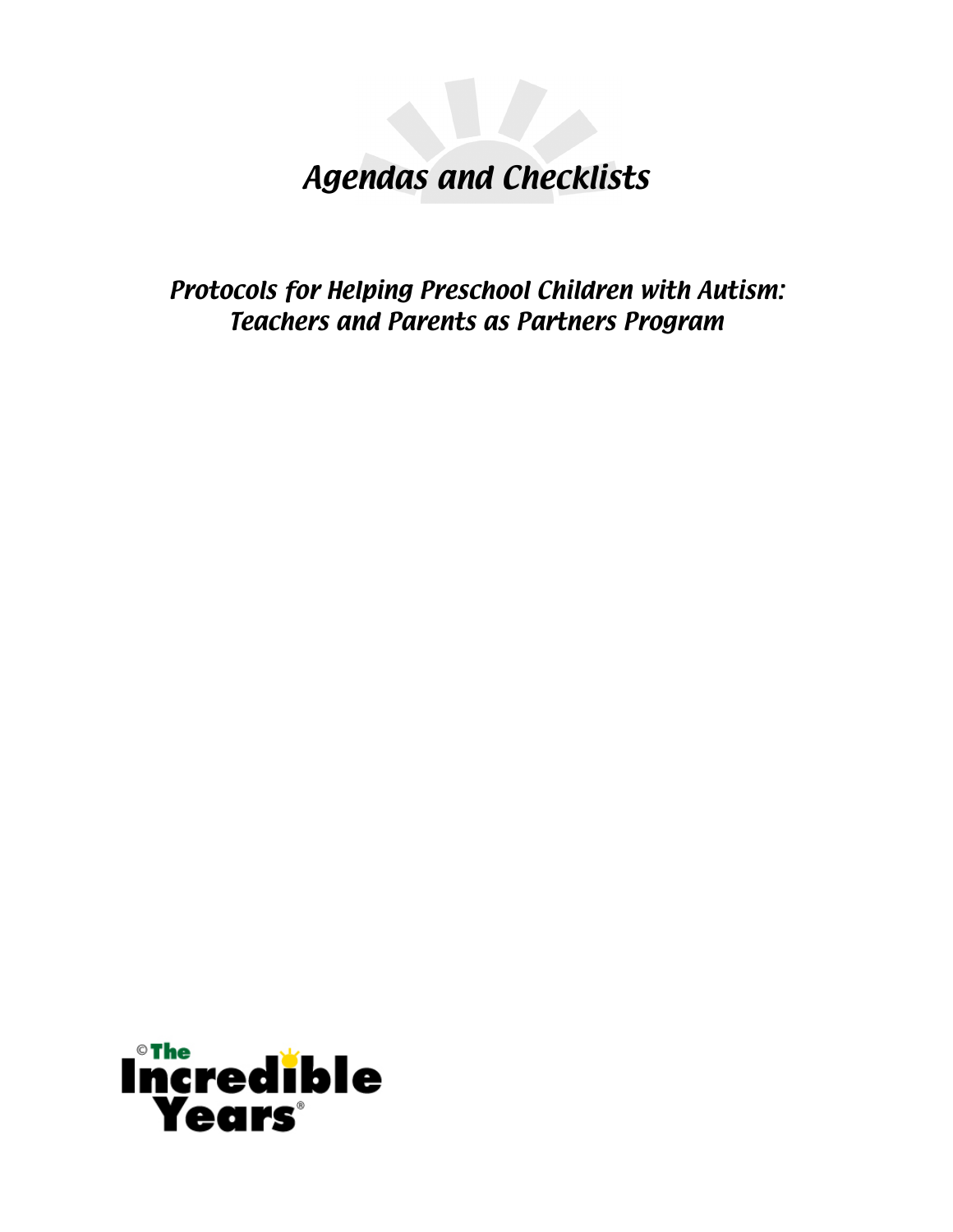## Important Notes to Remember

**NOTE: These agendas and checklists are the minimum number of sessions to be provided. Please refer to the Incredible Years® Incredible Beginnings Program or IY Teacher Classroom Management Program for more examples of limit setting and managing misbehavior.**

**NOTE: Use of these protocols is required for group leader certification/accreditation in this program. See more information on the Incredible Years® website, www.incredibleyears.com**

**NOTE: Agendas and Checklists in this section may be kept as master copies and may be photocopied for reuse in Incredible Years® classes. You may only use these agendas/ checklists for the Incredible Years® classes. You must maintain all copyright information on the agendas and checklists and you may not alter any of the content. These forms are also available on our website, www.incredibleyears.com (in** *Group Leader Resources* **section).**

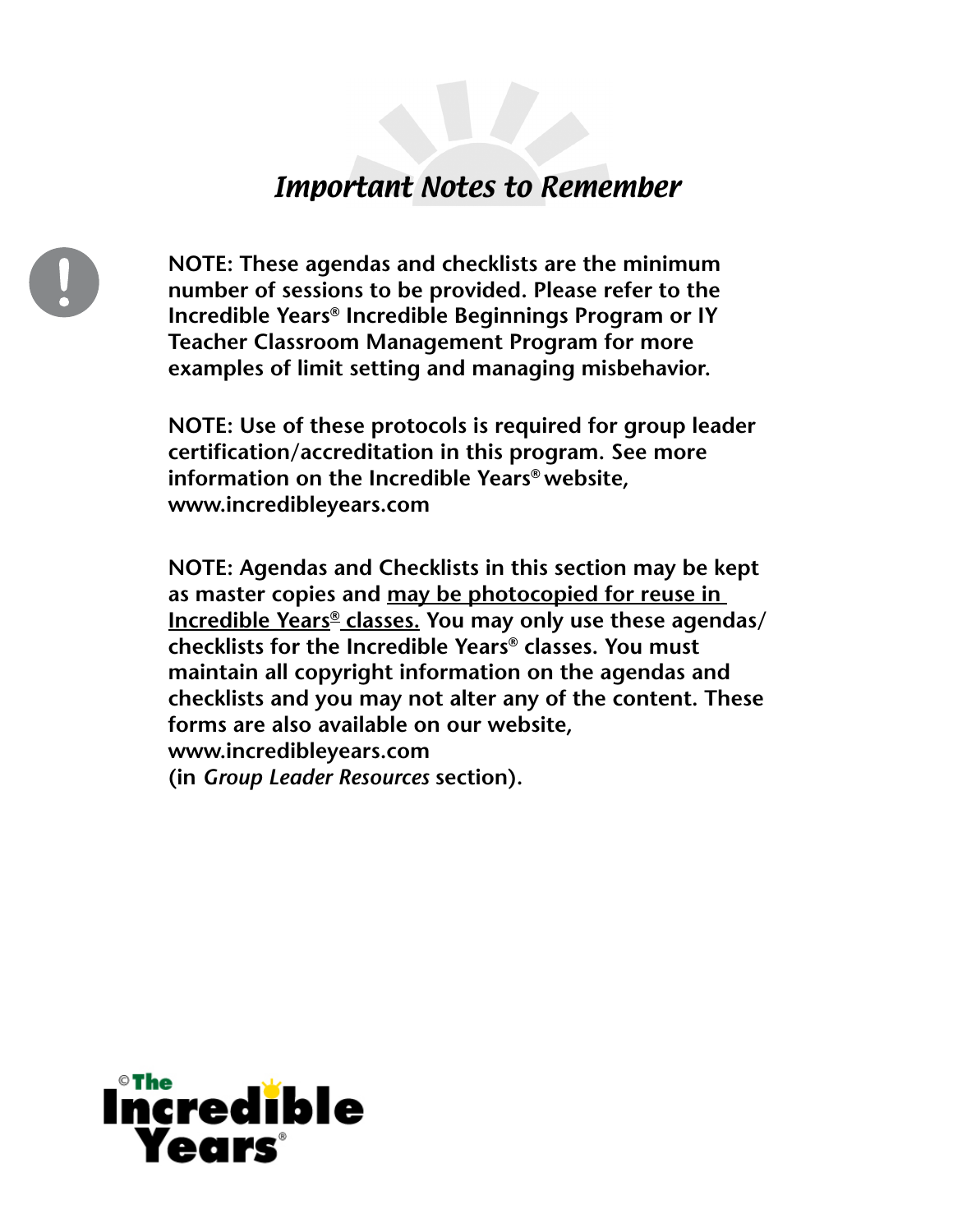# The Incredible Years®

# Helping Preschool Children with Autism: Teachers and Parents as Partners

## Program Protocol

This program is offered to preschool teachers and/or parents of children on the autism spectrum or with language delays in order to promote children's emotional regulation, social competence, language skills, school readiness, and relationships with peers. This program can be used independently for parents with children on the autism spectrum or with language delays after they have completed the 14–16 week Autism Parent Program.

This program can also be used independently with preschool teachers who work with children with ASD. It is recommended preschool teachers complete the Teacher Classroom Management program before participating in this program.

## **Ideally, both preschool teachers and parents will participate in this program together.**

## Number of Sessions

It will take 6 sessions to complete this program.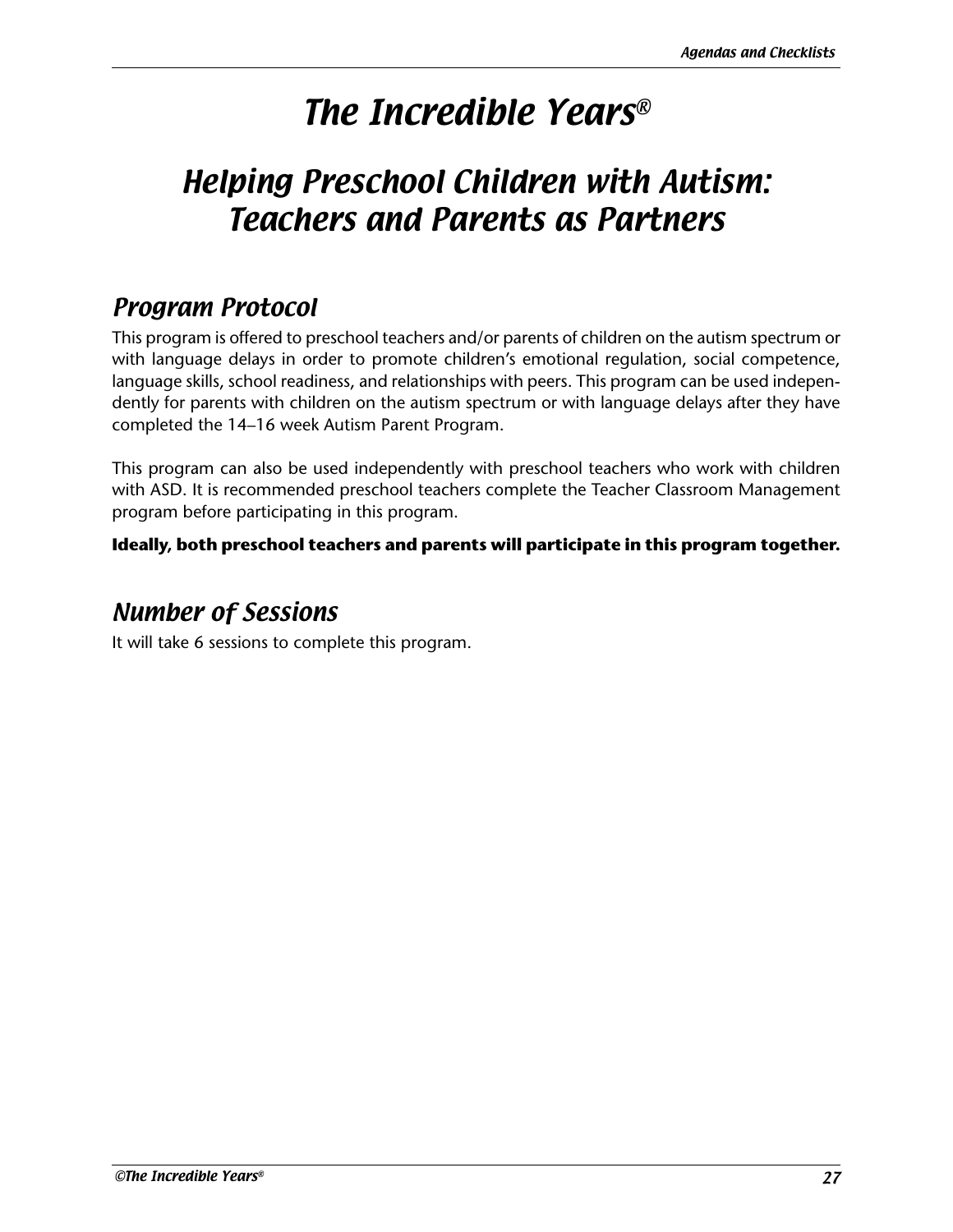# The Incredible Years®

# Helping Preschool Children with Autism: Teachers and Parents as Partners **Agendas, Checklists and Handouts for Each Program**

The content covered in each program needs to be paced according to the group's particular needs for discussion and content, level of participation, and prior familiarity with the behavior change and child development concepts. In general, we suggest that you try to cover 5–7 vignettes per two-hour program.

## Part One

Promoting Language Development Vignettes 1–13 (Sessions 1 & 2)

## Part Two

Promoting Social Interactions and School Readiness Vignettes 1–23 (Sessions 3 & 4)

## Part Three

Promoting Emotional Literacy and Self-Regulation Vignettes 1–14 (Sessions 5 & 6)



**NOTE: It will take 6 sessions to complete this program, with 2 sessions for each "Part"**



USE VIDEOS IN A COLLABORATIVE WAY TO ENHANCE TEACHING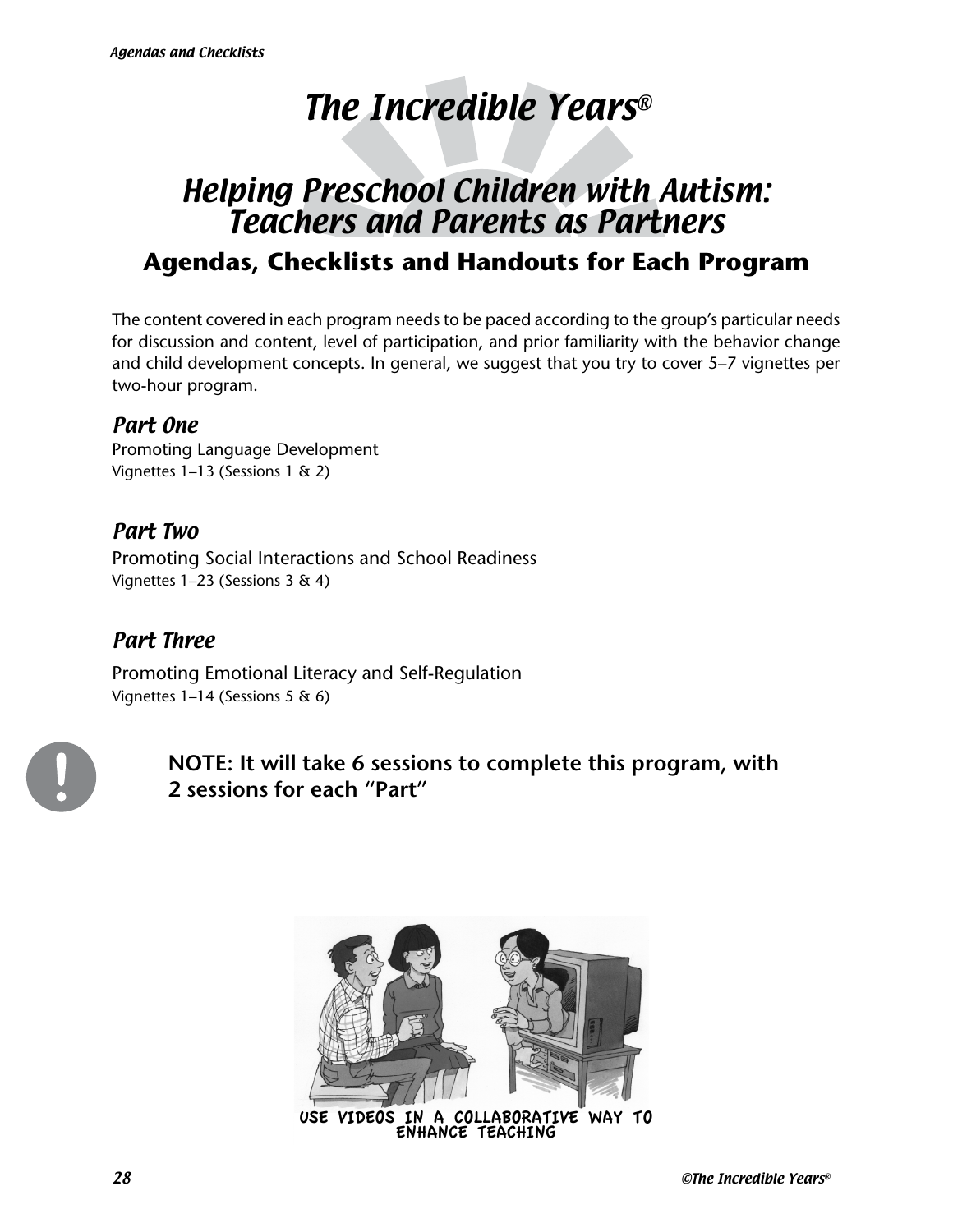# Outline—Part One

Promoting Language Development **Sessions 1 & 2**

### **I. Welcome**

Leaders introduce themselves.

Review agenda for program.

### **II. Introductions**

Participants introduce themselves and goals.

Talk about children's classrooms and peer relationships. Share children's stage of communication and play level development. (See Communication Checklist Handout.)

### **III. Ground Rules**

Ask teachers/parents for ideas on group rules.

## **IV. Program Goals and Topics**

Give an overview of the program, its general goals, topics and format. Show introductory overview and videos of teacher goals and parents recognizing their children's difficulties.

### **V. Topic of Day: Promoting Language Development**

- A. Show introductory narration and pause to highlight children on the spectrum
- B. Vignette 1: Child-directed Narrated Play (hexagons)
- C. Brainstorm/Buzz: Benefits of teacher & parent child-directed play for children on the spectrum; share how these children's play is unconventional and different from typical children; share variety of ways these children communicate and how to respond to nonsensical words.
- D. Vignette 2: Adding Interactive Interest to Play
- E. Buzz: Social sensory likes and dislikes and share sensory routines, songs, and games.
- F. Explain use of the "Communication Checklist" by using for Hudson vignette and then complete form for one child and determine child's communication goals.
- G. Vignette 3: Descriptive Commenting & Visual Prompts (playdough)
- H. Buzz: Break into pairs to discuss ways they use visual prompts, gestures, and encouraging words in their setting (see handouts).
- I. Vignette 4: Child-directed Play and Pre-academic Coaching (hammer and balls)
- J. Role Play/Practice: Large group and small group practice descriptive commenting and pre-academic coaching; alter practices according to different children's communication levels.
- K. Vignette 5: Avoiding Question Asking with Nonverbal Children
- L. Role Play/Practice: Compare question asking without object vs question asking with object or picture
- M. Vignette 6: Joint Play Sharing (bumpy road)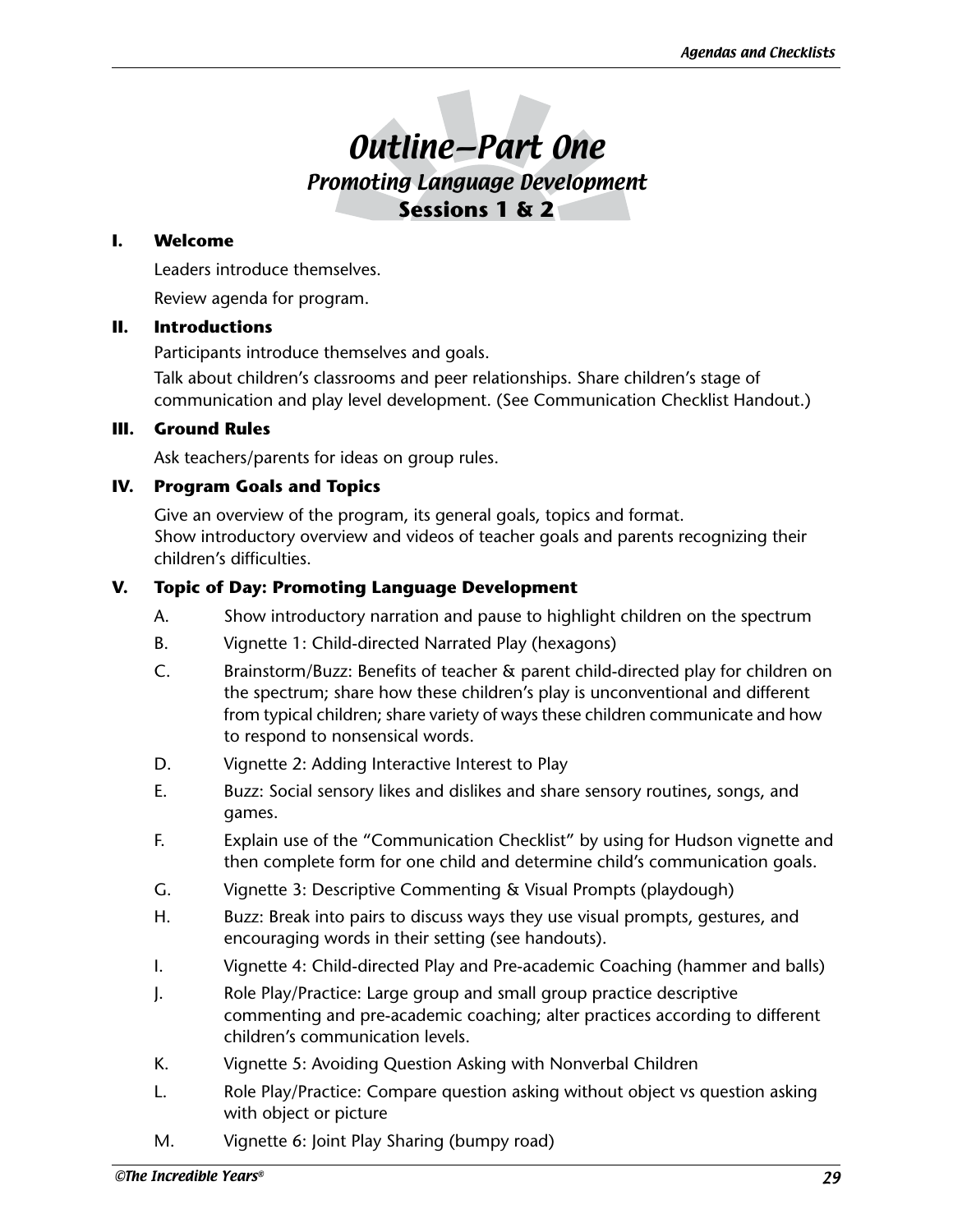- N. Vignette 7: Encouraging Asking for Help (Amelia opening bottle)
- O. Vignette 8: Encouraging Social Communication Asking and Answering (milk box refusal to share)
- P. Vignette 9: Encouraging Social Communication Listening (lunch time sandwiches)
- Q. Vignette 10: Teacher Directed Practices Asking and Sharing (asking for apples, water)
- R. Role Play/Practice: In triads practice setting up snack practice opportunity for children to ask for what they want and share using prompts and modeling. Explain ABC of behavior learning (see handout of ABC chart).
- S. Vignette 11: Using Snack Talk Cards to Promote Social Communication (favorite toy pictures)
- T. Brainstorm/Buzz: Pair up with buddy to talk about ways to use visual prompts (snack cards) in classroom to enhance social communication.
- U. Vignette 12: Using Snack Cards to Promote Social Communication (favorite characters)
- V. Vignette 13: Snack Menus to Enhance Language (cereal toddlers)
- W. Role Play/Practice: Set up role play with 4 group participants to practice snack menus; one child has no language, one has single words and one has sentences.
- X. Teacher and Parent Reflections Vignettes
- Y. Role Play/Practice: Break up with buddies to practice reading to children using gestures, animations, face-to-face interactions and adapting reading to child's stage of communication.
- Z. Show Teacher Reflections language development

- Value of teachers and parents giving focused child-directed narrated play as a way of promoting joint play and social communication
- Understanding how to get in child's attention spot light and not letting the child exclude parent or teacher
- Appreciating the importance of gesturing, imitation, modeling, and face to face interactions
- Determining appropriate developmental goals and adjusting verbal and nonverbal language according to the children's communication stage
- Using visual prompts and supports such as snack talk cards, signals, and concrete objects to promote social communication and language understanding
- Tailoring pace, amount, and complexity of language modeled according to child's communication stage
- The modeling principle and importance of positive affect and exaggerated facial responses
- Understand how to set up practices to prompt social communication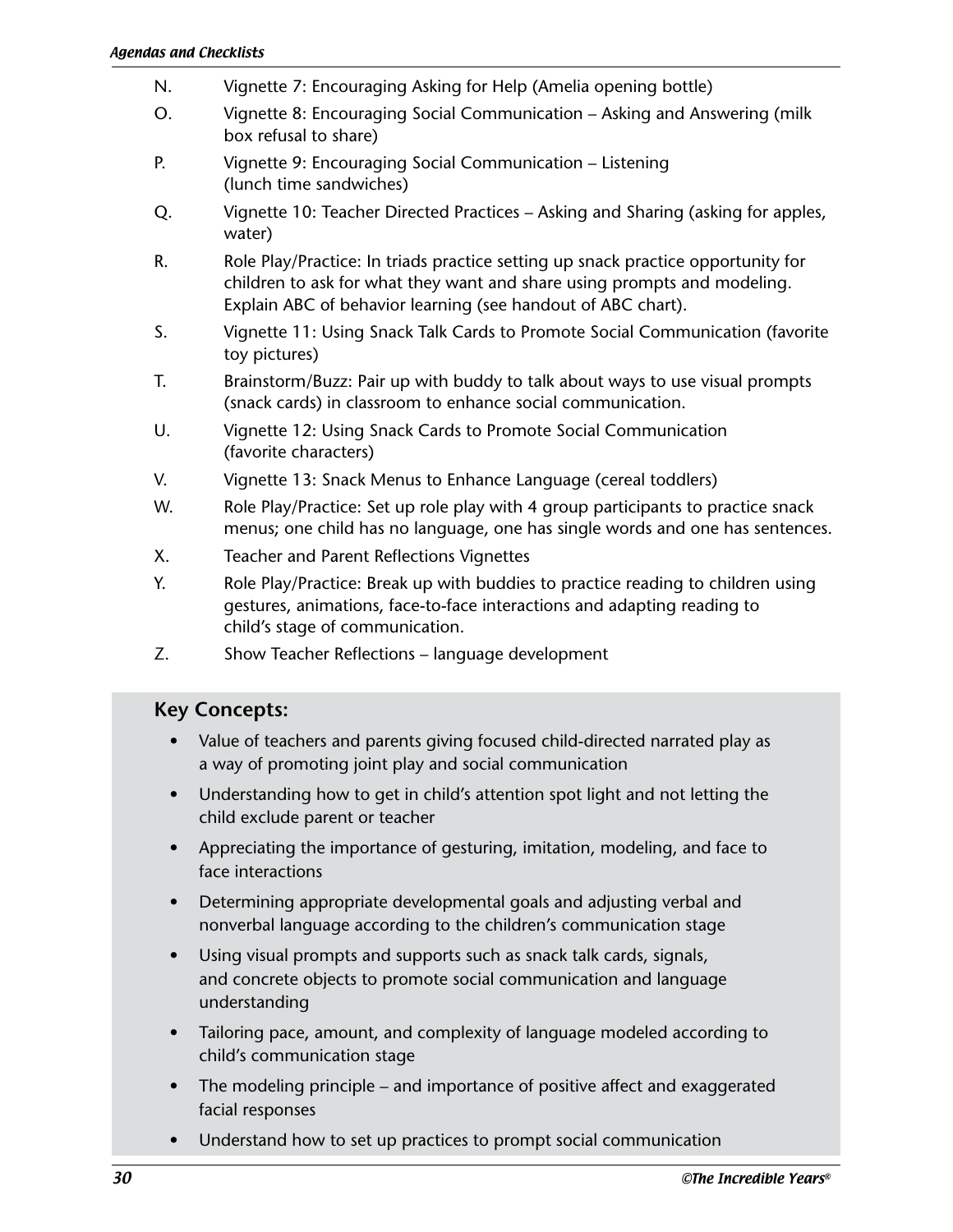## **VI. Review Practice Activities, Handouts and Set Personal Goals**

Summarize key points Spotlighting Key Tips Review suggested activities Set personal goals by using self-monitoring checklist

## **VII. Teacher/Parent Evaluation**

#### **VIII. Closing**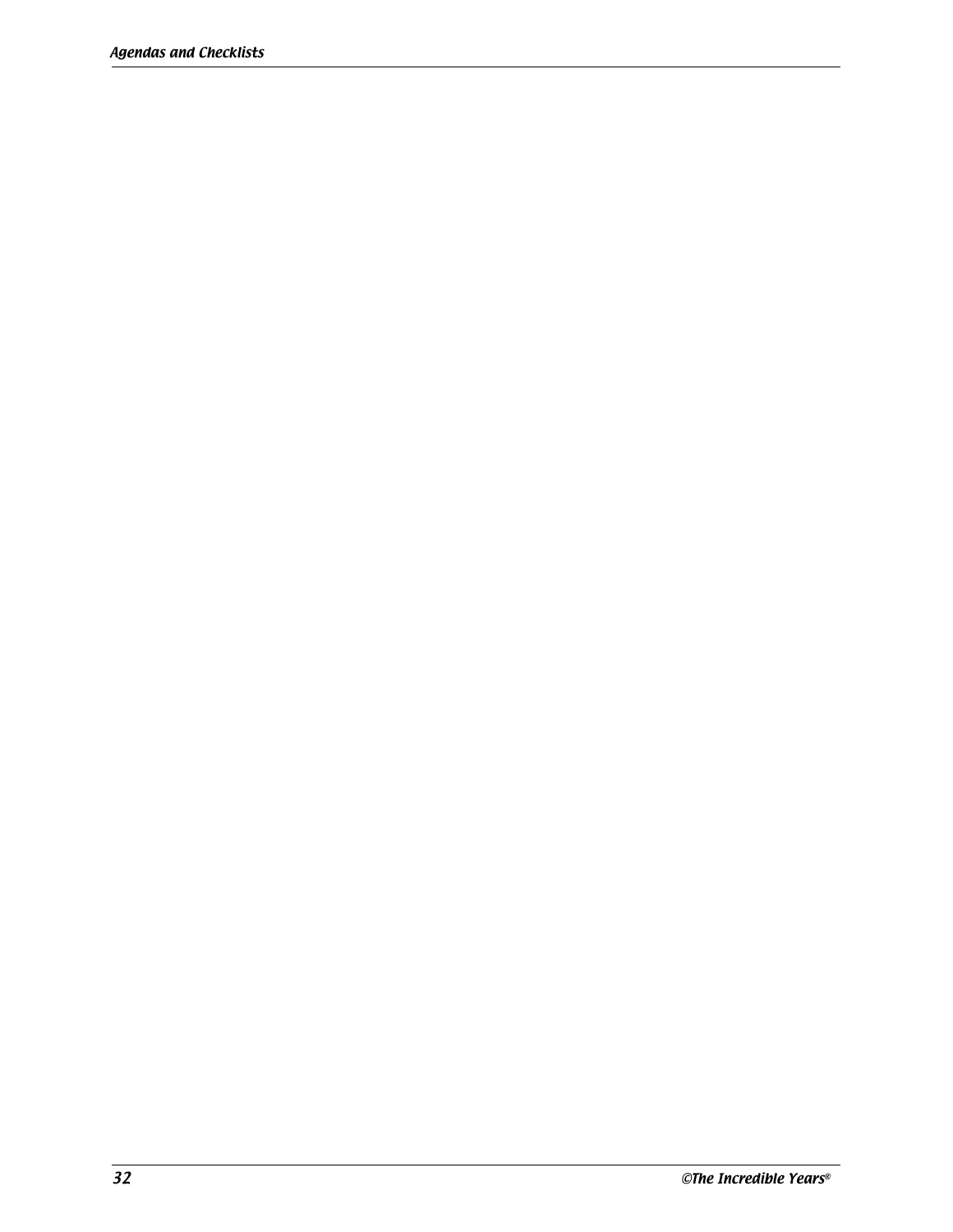

## LEADER CHECKLIST Part One **Sessions 1 & 2**

## Topic: Promoting Language Development Vignettes: 1—13, Teacher & Parent Reflections

| SITE:                                |                                                         |  |                                      |  |  |  |                                     |  | DATE: |  |  |  |
|--------------------------------------|---------------------------------------------------------|--|--------------------------------------|--|--|--|-------------------------------------|--|-------|--|--|--|
| <b>LEADER NAMES:</b> NAMES:<br>TIME: |                                                         |  |                                      |  |  |  |                                     |  |       |  |  |  |
|                                      | <b>VIGNETTES COVERED: Child-directed Narrated Play:</b> |  |                                      |  |  |  |                                     |  |       |  |  |  |
|                                      |                                                         |  |                                      |  |  |  | Intro* 1 2 3* 4 5 6* 7* 8 9 10* 11* |  |       |  |  |  |
|                                      |                                                         |  | 12* 13 Teacher & Parent Reflections* |  |  |  |                                     |  |       |  |  |  |

Circle vignettes shown. Vignettes with an asterisk (\*) are for those who did the IY Parent Autism Program first before this program.

| <b>DIDI</b> |                                                                                                                                                 | <b>YES</b> | <b>NO</b> |
|-------------|-------------------------------------------------------------------------------------------------------------------------------------------------|------------|-----------|
|             | 1. Write the agenda on the board                                                                                                                |            |           |
|             | 2. Welcome, make introductions, set goals                                                                                                       |            |           |
| 3.          | Brainstorm: group ground rules                                                                                                                  |            |           |
| 4.          | Explain format for meetings, program goals, and topics                                                                                          |            |           |
| 5.          | Talk about children's classroom, stage of communication,<br>and play level. Explain Communication Checklist & "How I<br>am Incredible" handout. |            |           |
|             | 6. Buzz: social sensory routines, songs, and games                                                                                              |            |           |
|             | 7. Buzz: use of visual prompts                                                                                                                  |            |           |
|             | 8. Buzz: child's likes and dislikes/use of picture choice boards                                                                                |            |           |
| 9.          | Role play/practice: child-directed play & descriptive<br>commenting and how varies according to child's<br>communication stage                  |            |           |
|             | 10. Break out for "practice" in dyads or triads                                                                                                 |            |           |
|             | 11. Role Play/Practice: Question asking with and without objects<br>and pictures                                                                |            |           |
|             | 12. Role Play/Practice: In triads practice setting up practice for<br>children to ask for what they want.                                       |            |           |
|             | 13. Buzz: Use of snack cards to promote social communication                                                                                    |            |           |
|             | 14. Role Play/Practice: Using snack cards                                                                                                       |            |           |
|             | 12. Explain importance of practice activities                                                                                                   |            |           |
|             | 13. Highlight key principles from discussion                                                                                                    |            |           |
|             | 14. Review this week's practice activity and participants set<br>personal goals (play record sheet)                                             |            |           |
|             | 15. Evaluations                                                                                                                                 |            |           |
|             |                                                                                                                                                 |            |           |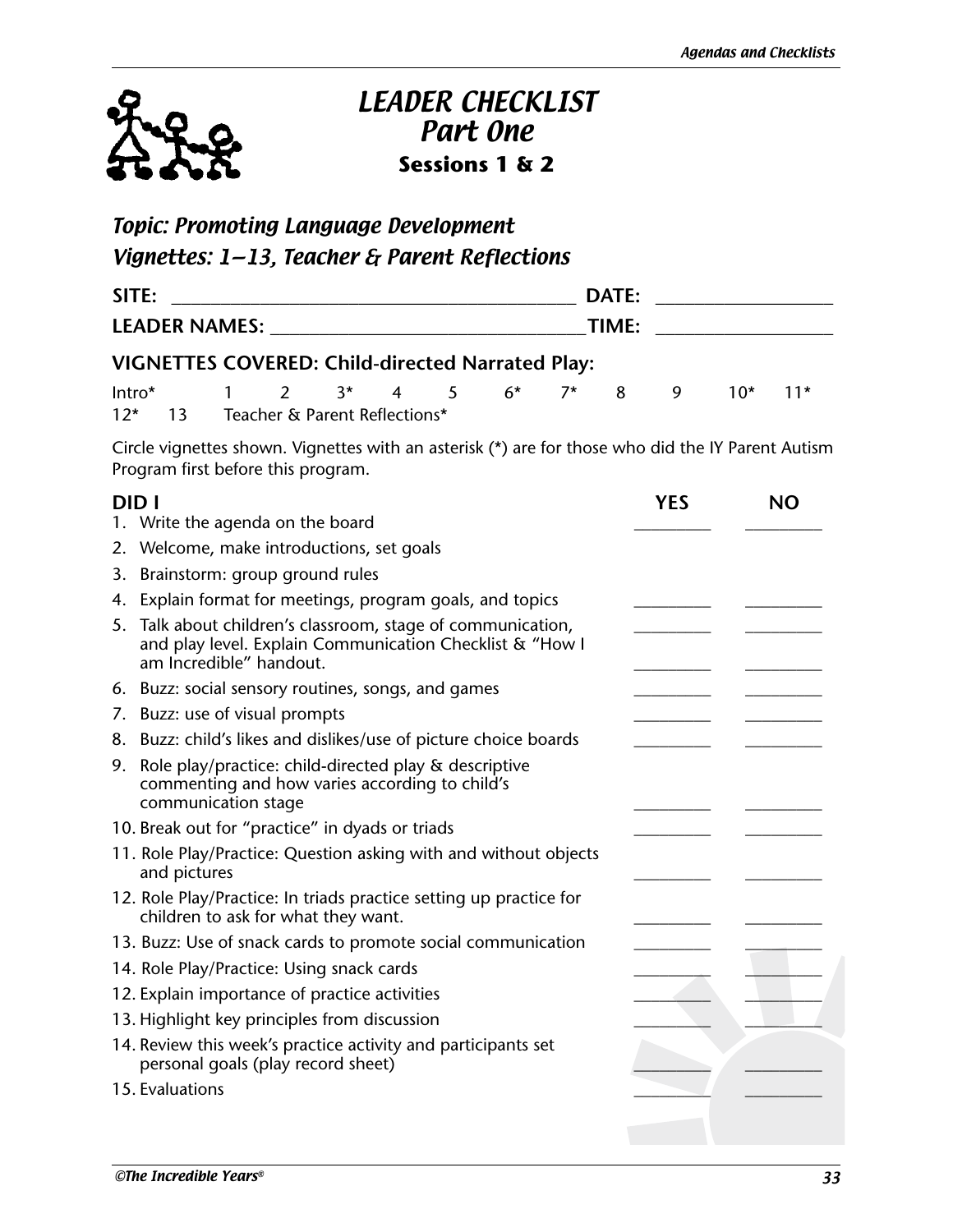## Copy:

Practice Activities for the Week Behavior Plan Record Sheet: Promoting Language Development Behavior Plan Record Sheet: Promoting Peer Social Communication *"How I Am Incredible!"* Handout Spotlighting Handouts: Coaching children with limited language; Pre-Academic Coaching for Children with some language; Coaching Language during Reading; Connecting with Children through Music Buzz: Nonverbal Cues Buzz: Encouraging Words Teachers and Parents as "Pre-Acadmic Coaches" Checklist Communication Checklist with Adults Communication Checklist with Peers Sample Activity Choice Cards Sample Snack Talk Cards - Favorite food or toy, Favorite character Sample Song Cue Cards ABC Chart

## Self-Evaluation

"Gems" of Program—Reminder of things to pursue next session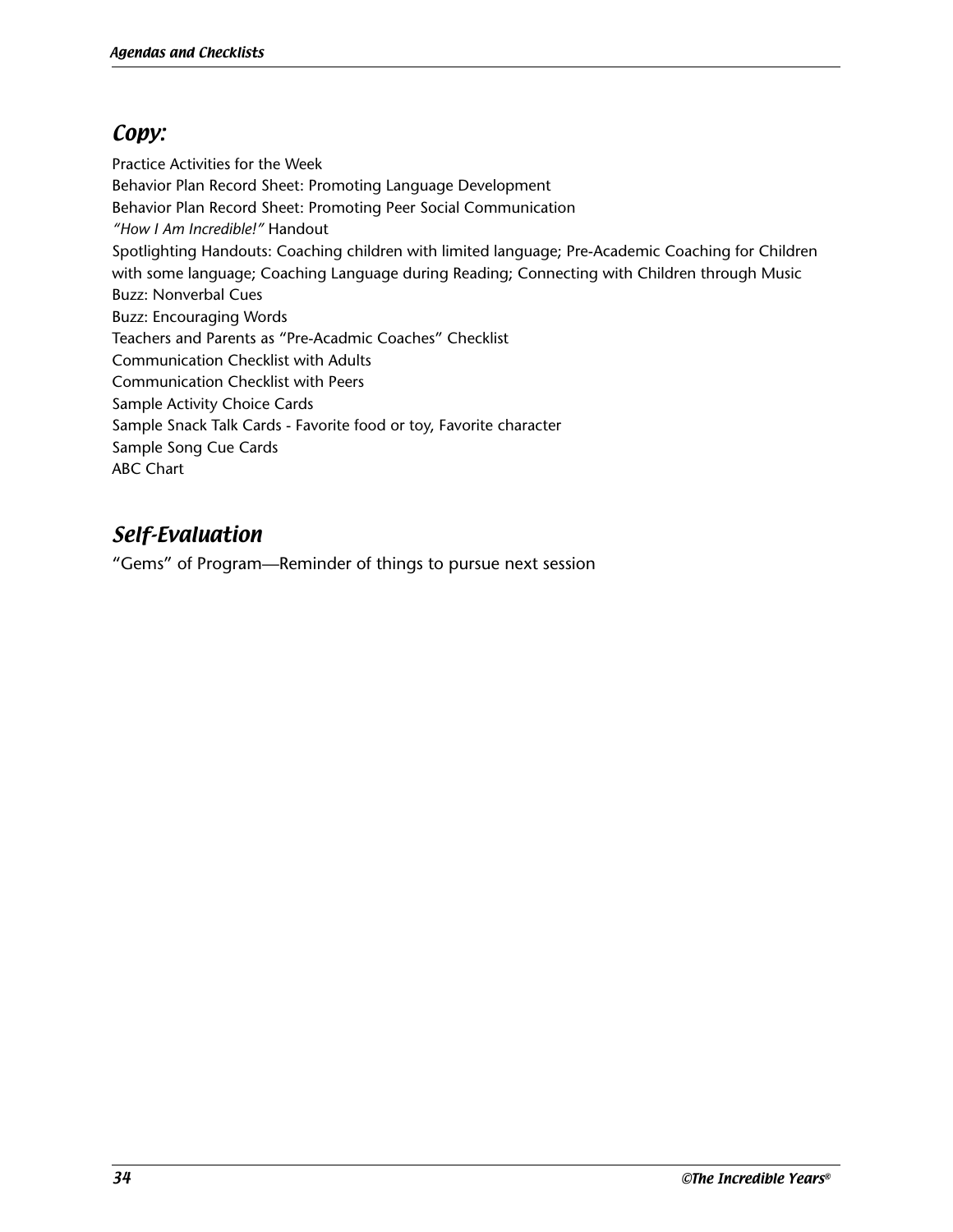

#### **I. Welcome**

Greet families.

Review agenda.

#### **II. Report on Practice Activities**

Buzz experiences with narrated child-directed play and successes at getting in child's spotlight with modeling, prompting, gesturing, imitation; share experiences using visual cue cards, prompts, and setting up social communication practices.

#### **III. Program Goals and Topic**

Give an overview of the topic. (Show introductory narration.)

#### **IV. Topic of Day: Promoting Social Interactions**

- A. Show narration to first vignette.
- B. Vignette 1: *Getting in Your Child's Attention Spotlight (balloon)*
- C. Role Play/Practice: In large group choose a participant to demonstrate how to blow up balloon and wait for child to indicate through gestures or words what he wants. Model, blow and wait for response. Once balloon is blown up, teach turn taking through gestures, prompts, modeling and rewards (ABCs).
- D. Vignette 2: *Prompting, Waiting, Asking and Turn Taking (squirrel)*
- E. Buzz: Target social behaviors.
- F. Vignettes 3–8: *Dramatic Play to Prompt Verbal Social Interactions*
- G. Role Play/Practice: Set up dramatic play practice with groups of four to help one reluctant child respond to initiations and to initiate social communication and share in joint play.
- H. Buzz: In groups of 3–4, teachers work on a behavior plan record sheet for helping a target child learn target social skills and social communication.
- I. Vignettes 9–11: *Coaching Amelia with 2 children (play dough)*
- J. Role Play/Practice: Set up practice with 3 children and one teacher with play dough. Encourage children to participate in a joint activity.
- K. Understanding the ABCs of behavior change.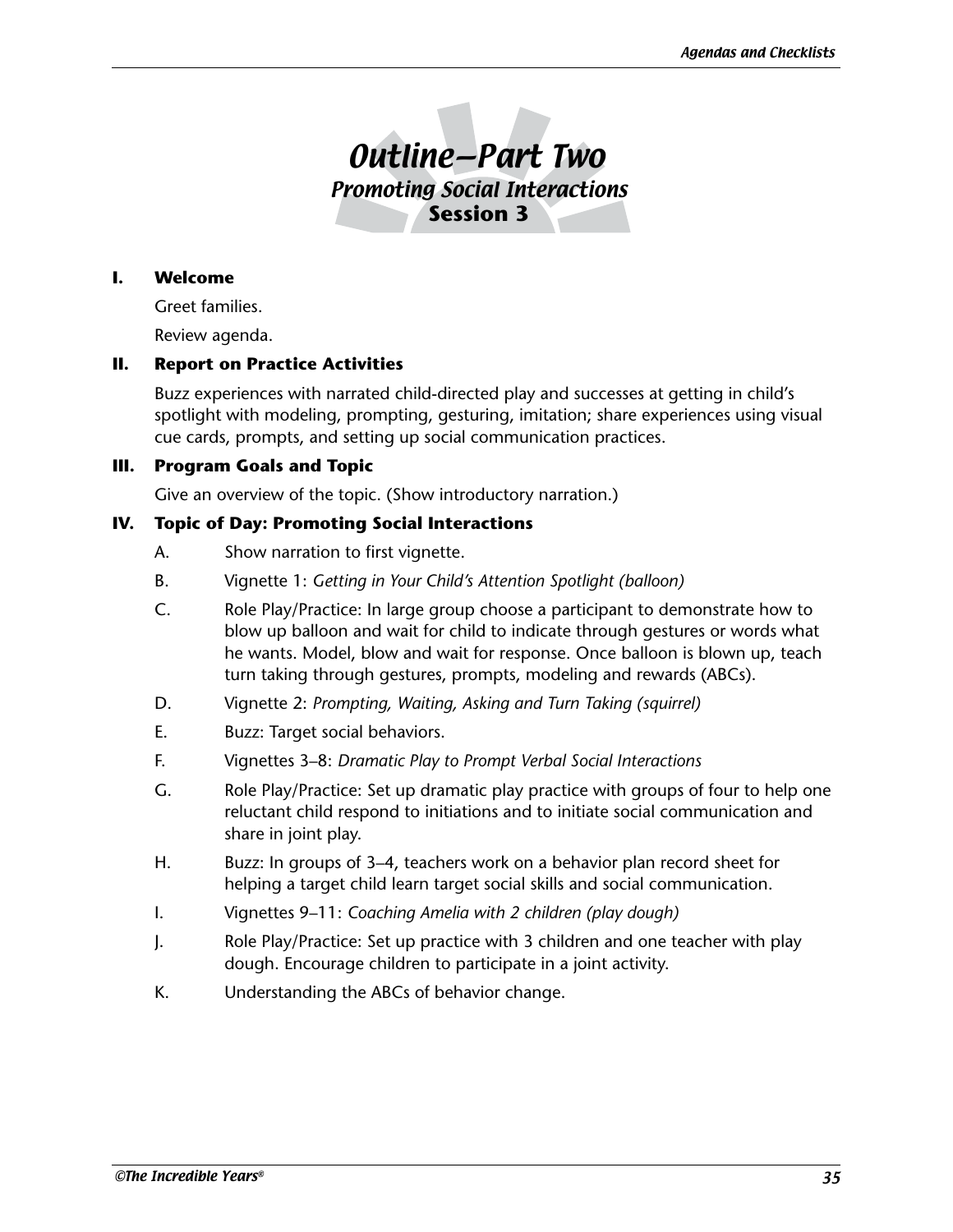- Understanding how to model, prompt, and coach children's social skills.
- Understanding the ABCs of behavior change.
- Importance of responding enthusiastically with praise and gestures when child shares, helps or tries to interact with another child.
- Encourage back and forth communication by pausing to wait for child's response or signal before giving child what he/she wants.
- Understanding how to use intentional coaching communication.
- Understanding how to set up drama pretend play and cooperative play activities with 3 children to teach them to cooperate in joint play and work together.
- Setting up behavior plans for individual children for target social coaching.

## **V. Review Practice Activities, Handouts and Set Personal Goals**

Summarize Key Points. Spotlighting Key Tips. Review suggested activities. Set personal goals by using self-monitoring checklist.

## **VI. Teacher/Parent Evaluations**

**VII. Closing**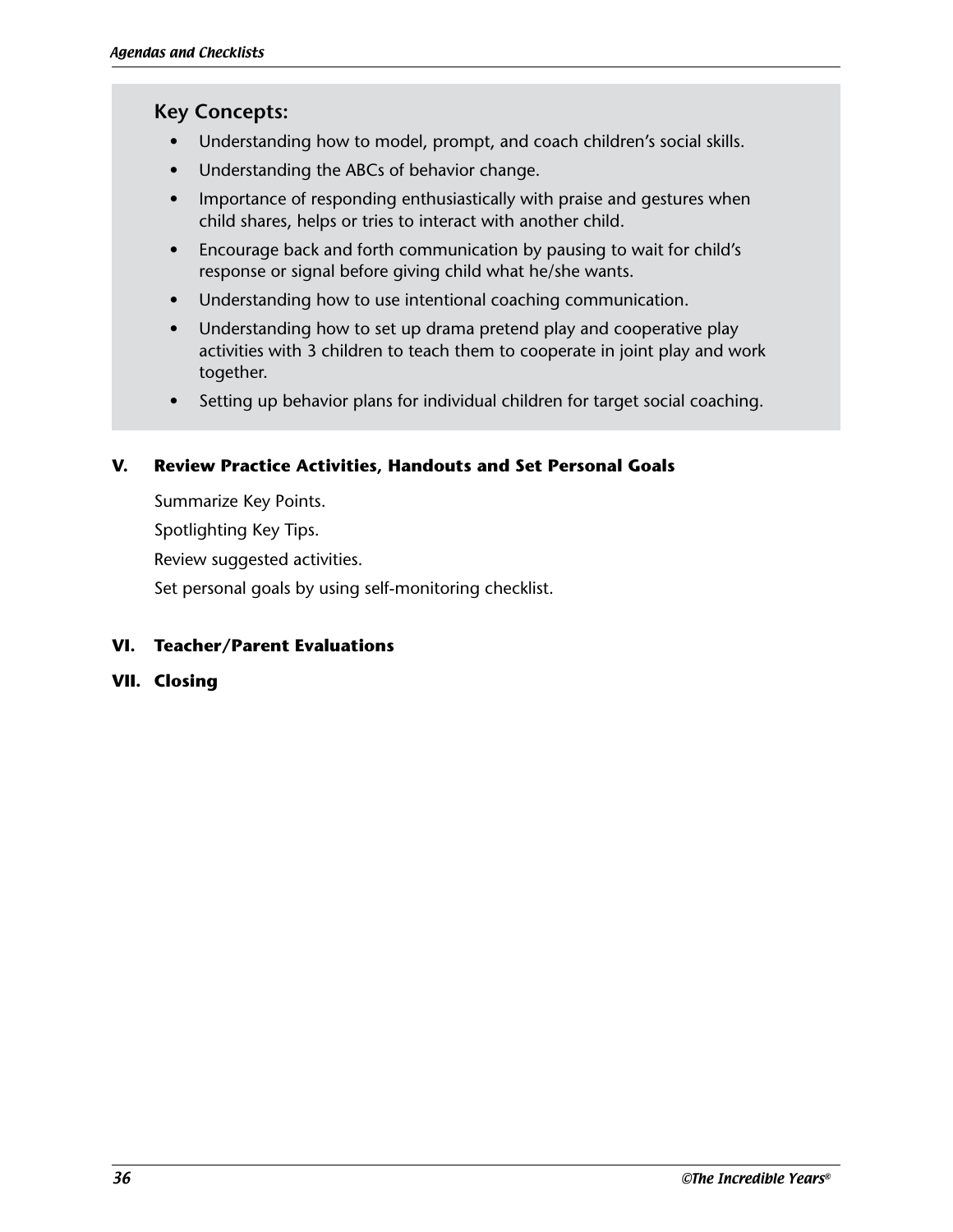

## LEADER CHECKLIST Part Two **Session 3**

## Topic: Promoting Social Interactions

## Vignettes: 1—11

| SITE:                     |  | <b>DATE:</b>                  |  |  |  |  |  |  |      |    |      |
|---------------------------|--|-------------------------------|--|--|--|--|--|--|------|----|------|
| LEADER NAMES: NAMES:      |  | TIME:                         |  |  |  |  |  |  |      |    |      |
| <b>VIGNETTES COVERED:</b> |  |                               |  |  |  |  |  |  |      |    |      |
| Intro*<br>11B             |  | 1 $2^*$ $3^*$ $4^*$ 5 6 $7^*$ |  |  |  |  |  |  | 8*9* | 10 | 11 A |

Circle vignettes shown. Vignettes with an asterisk (\*) are for those who did the IY Parent Autism Program first before this program.

| <b>DIDI</b> |                                                                                     | <b>YES</b> | NC |
|-------------|-------------------------------------------------------------------------------------|------------|----|
|             | 1. Write the agenda on the board                                                    |            |    |
|             | 2. Review practice activities, elicit reactions                                     |            |    |
|             | 3. Discuss ABCs of behavior change                                                  |            |    |
|             | 4. Role Play/Practice: ABCs of behavior change and partial<br>modeling with balloon |            |    |
|             | 5. Buzz: Target social behavior                                                     |            |    |
|             | 6. Role Play/Practice: dramatic play with three children/teacher                    |            |    |
|             | 7. Buzz: Group 3-4 teachers to work on behavior plan                                |            |    |
|             | 8. Role Play/Practice: cooperative play activity (playdough)                        |            |    |
|             | 9. Highlight key principles from discussion                                         |            |    |
|             | 10. Explain this week's practice activity, set goals                                |            |    |
|             | 11. Evaluations                                                                     |            |    |

## Copy:

Practice Activities for the Week Behavior Plan Record Sheet: Peer Social Coaching Spotlighting: Coaching children's social peer interactions, Facilitating children's social learning Brainstorm/Buzz: Social Coaching, Dramatic Play Teacher-Child Social Coaching (Levels 1-3)

## Self-Evaluation

"Gems" of Program—Reminder of things to pursue next session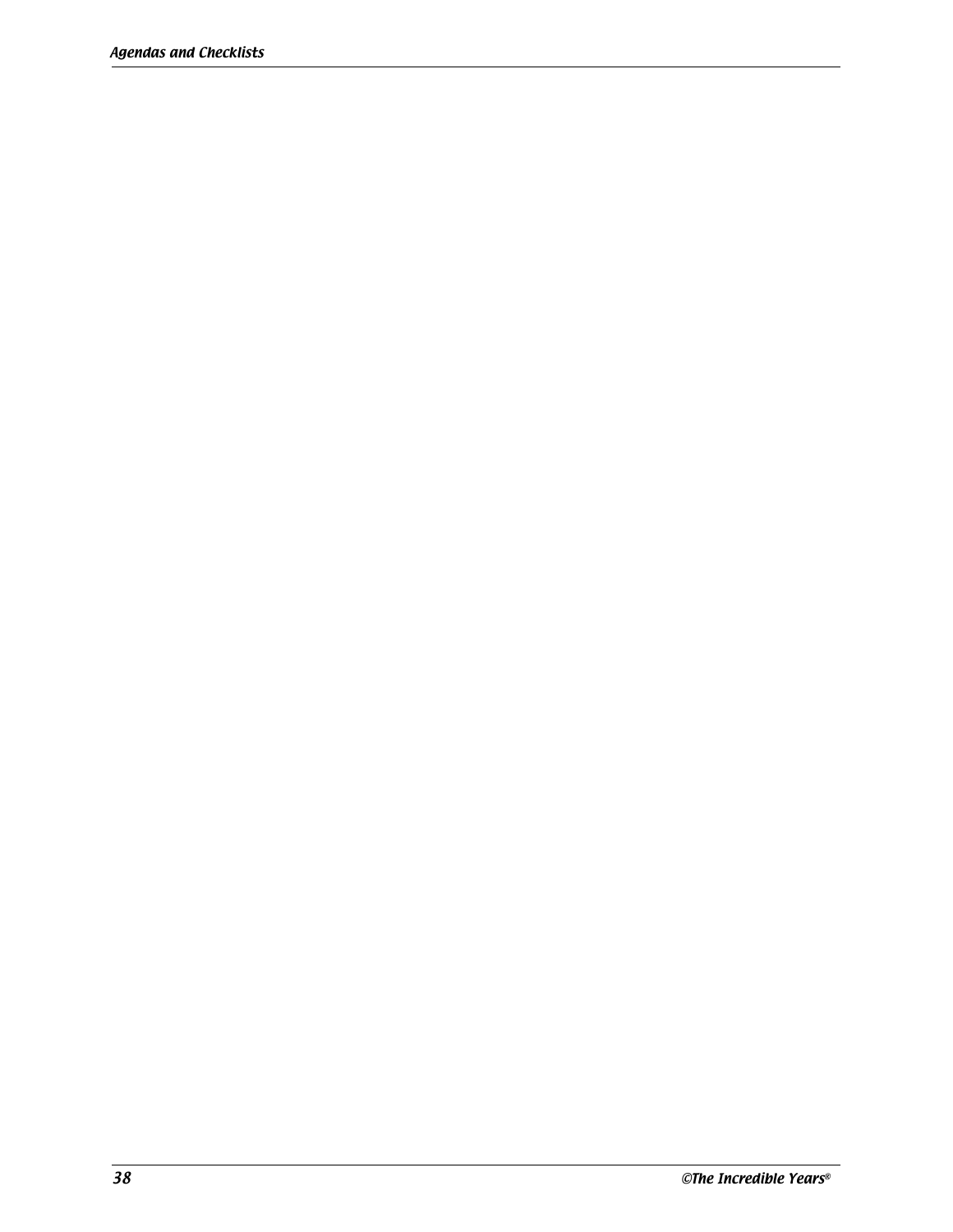# Outline—Part Two Promoting Social Interactions cont'd **Session 4**

#### **I. Welcome**

Greet families.

Review agenda.

#### **II. Report on Practice Activities**

Buzz experiences with dramatic play and setting up cooperative practices using modeling, prompting and praising strategies.

#### **III. Program Goals and Topic**

Give an overview of the topic.

### **IV. Topic of the Day: Promoting Social Interactions**

- A. Review prior session learning.
- B. Vignette 12: *Encouraging helping behaviors (Amelia)*
- C. Buzz: Practices to promote helping, sharing, and social communication.
- D. Vignette 13: *Using Books to Teach Social Skills*
- E. Role Play/Practice: Pair up participants to practice reading to a child using face to face reading with prompts, gestures and modeling to promote social communication and back and forth joint interaction.
- F. Vignette 14–15: *Using Play Scripts to Promote Joint Play (racing cars)*
- G. Buzz: Break into pairs to plan picture scripts they could use with children.
- H. Vignette 16–17: *Using Play Scripts to Learn New Play Options (snowman)*
- I. Buzz: Pair participants to share ways they could encourage Hudson to be involved in joint play with Peyton.
- J. Vignettes 18 A, B, C, D: *Social Coaching on the Playground*
- K. Role Play/Practice: Re-enact playground scene with visual cue cards.
- L. Buzz: Sensory physical routine to promote social interactions.
- M. Vignettes 19–23: *Practice Exercises (baby care*)
- N. Buzz: Break up into pairs to discuss rewards and picture choice rewards for target children.
- O. Buzz: In pairs, talk about selected children who may need slightly more structured play practice activities. Afterwards, in groups of four re-enact one of the scenes (taking care of baby, pizza making, pop up pirate, fishing game).
- P. Show *Teacher and Parent Reflections*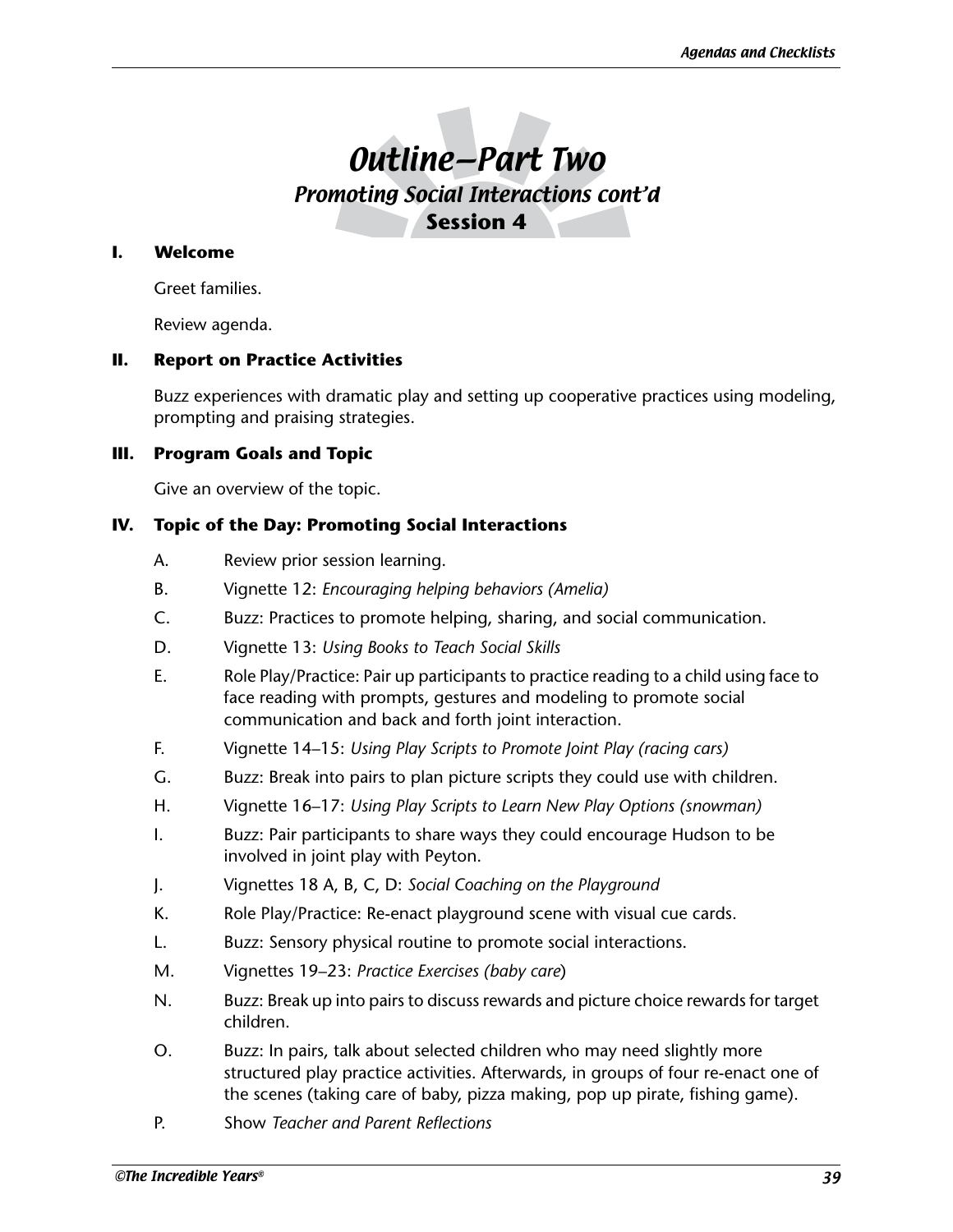- Understanding how to model, prompt, and coach children's social behaviors (waiting, helping, sharing) and social communication.
- Understanding the ABCs of behavior change.
- Importance of responding enthusiastically with praise and gestures when child shares, helps or tries to interact with another child.
- Understanding how to use picture play scripts to promote joint play.
- Understanding how to set up more structured play scenarios with picture cue cards and rewards to help two children practice social skills.

## **VI. Review Home Activities, Handouts and Set Personal Goals**

Summarize Key Points. Spotlighting Key Tips.

Review suggested activities.

Set personal goals for using self-monitoring checklist.

## **VII. Teacher/Parent Evaluation**

## **VIII. Closing**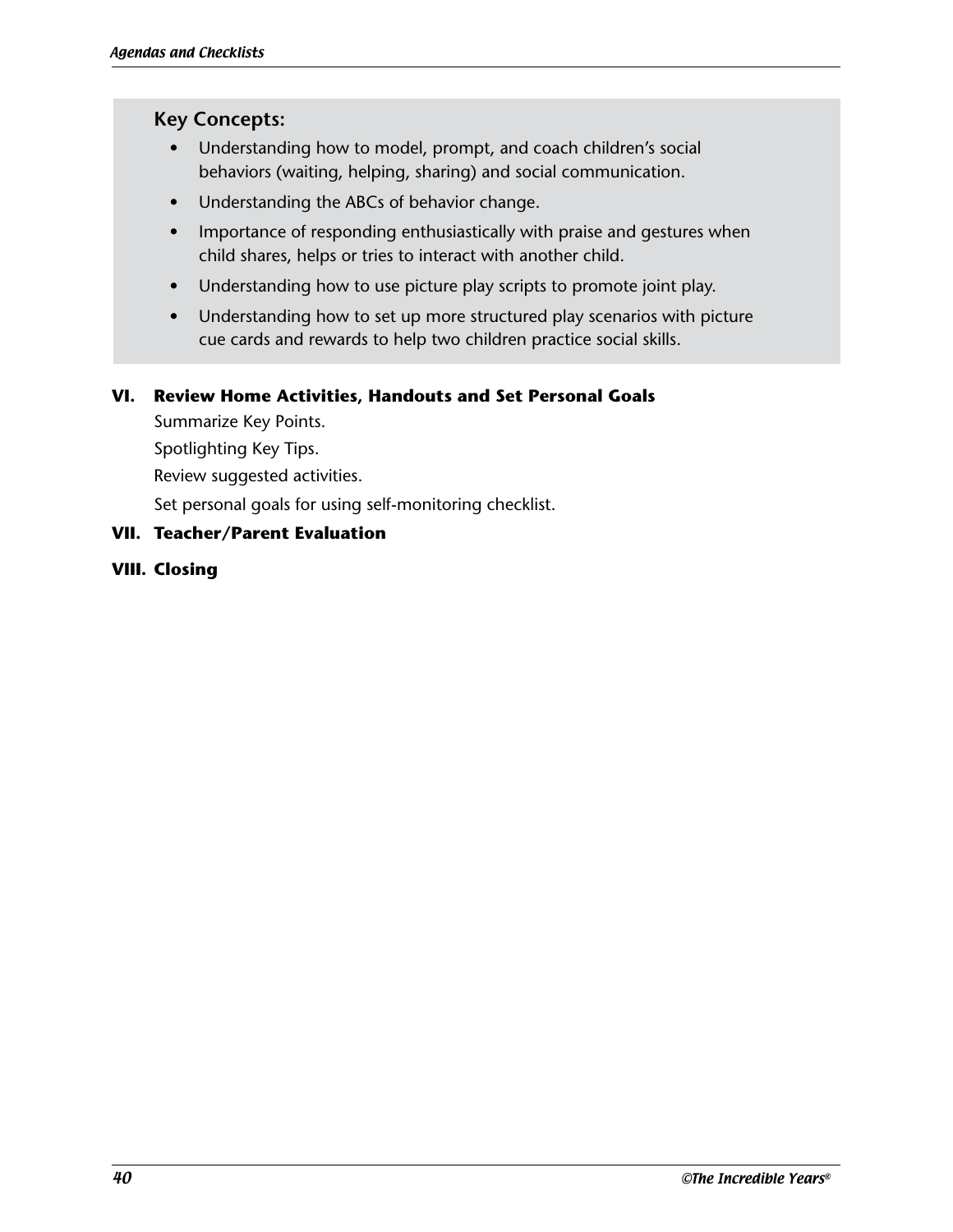

# LEADER CHECKLIST Part Two **Session 4**

Topic: Promoting Social Interactions

Vignettes: 12–23, Teacher Reflections

| <b>SITE</b>                  | DATE |  |
|------------------------------|------|--|
| <b>LEADER NAMES</b><br>— J . |      |  |

## **VIGNETTES COVERED:**

|  |          |  |                            | Intro 12 13 14 15 16 17 18A 18B 18C 18D 19 20 |  |  |  |
|--|----------|--|----------------------------|-----------------------------------------------|--|--|--|
|  | 21 22 23 |  | <b>Teacher Reflections</b> |                                               |  |  |  |

Circle vignettes shown. Vignettes with an asterisk (\*) are for those who did the IY Parent Autism Program first before this program.

| <b>DIDI</b> |                                                                                                                             | <b>YES</b> | NΩ |
|-------------|-----------------------------------------------------------------------------------------------------------------------------|------------|----|
|             | 1. Write the agenda on the board                                                                                            |            |    |
|             | 2. Review practice activities; elicit reactions & experiences<br>(to using ABCs, dramatic play, cooperative play practices) |            |    |
|             | 3. Buzz: ways to promote helping behavior                                                                                   |            |    |
|             | 4. Practice interactive reading skills (large & small group)                                                                |            |    |
|             | 5. Buzz: picture scripts                                                                                                    |            |    |
|             | 6. Practice social coaching on playground                                                                                   |            |    |
|             | 7. Buzz: Rewards for target children                                                                                        |            |    |
|             | 8. Buzz: Planning for more structured practices                                                                             |            |    |
|             | 9. Highlight key principles from participants' discussion                                                                   |            |    |
|             | 10. Explain this week's practice activity & set goals                                                                       |            |    |
|             | 11. Evaluations                                                                                                             |            |    |

## Copy:

Practice Activities for the Week

Behavior Plan Record Sheet: Peer Social Coaching

Spotlighting Handouts: Coaching children's social peer interactions, Using fun sensory physical routines to motivate social interactions, Sample picture play sequences, Sample reward cards, Sample picture sequences (animals)

Building Blocks for Reading with CARE with preschoolers

Tips for Using Puppets

## Self-Evaluation

"Gems" of Program—Reminder of things to pursue next session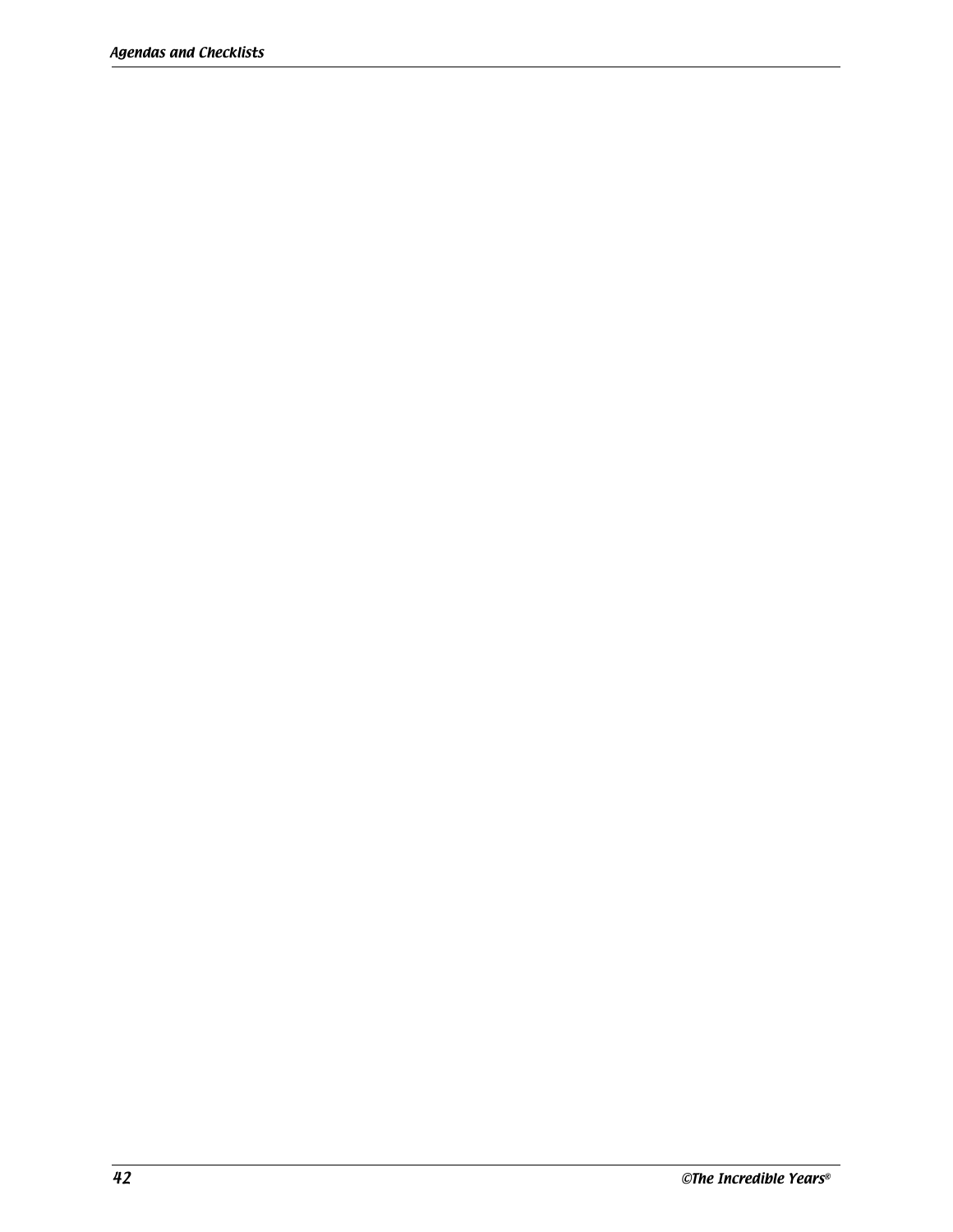# Outline—Part Three

## Promoting Emotion Literacy and Self-Regulation **Sessions 5 & 6**

#### **I. Welcome**

Review Agenda.

### **II. Report on Practice Activities**

Buzz experiences using books to teach social skills and communication; using play scripts to promote joint play and use of social coaching and/or play scripts on the playground; experiences with slightly more structured play practice scenarios (e.g., taking care of baby).

## **III. Program Goals and Topic**

Give an overview of topic. (Show introductory narration.)

### **IV. Topic of the Day: Promoting Emotion Literacy and Self-Regulation**

- A. Show narration of first vignette.
- B. Vignette 1: *Using Pictures to Teach Emotions*
- C. Vignettes 2–3: *Reading to Build Emotion Literacy*
- D. Role Play/Practice: Pair up participants to practice face to face reading using emotion coaching and partial prompts.
- E . Buzz: Break into pairs to share key emotion words and ways to teach emotion language through books and pictures.
- F. Vignette 4: *Modeling, Naming and Prompting Emotion*
- G. Role Play/Practice: Large group demonstrate emotion coaching and break into small groups for further practice.
- H. Brainstorm: Show feeling cards and discuss ways to use feeling cards and demonstrate.
- I. Vignettes 5–6: *Self-regulation*
- J. Role Play/Practice: In small groups or pairs, practice teaching self-regulation skills such as blowing out candle and smelling flower (use pictures cards).
- K. Vignettes 7–8: *Using Puppets in Pretend Play*
- L. Role Play/Practice: Break into pairs or triads to practice using puppets to teach self-regulation skills such as breathing, happy place visualization, and positive self-talk.
- M. Buzz: Break out with buddy to share ideas for teachers or parents staying calm with children and modeling self-reflection strategies.
- N. Buzz: Break out with buddy to share ideas for using puppets to promote social and language skills.
- O. Vignette 9: *Managing Frustration with Words*
- P. Vignettes 10 (A, B)–12: *Using the Calm Down Thermometer to Help Tiny*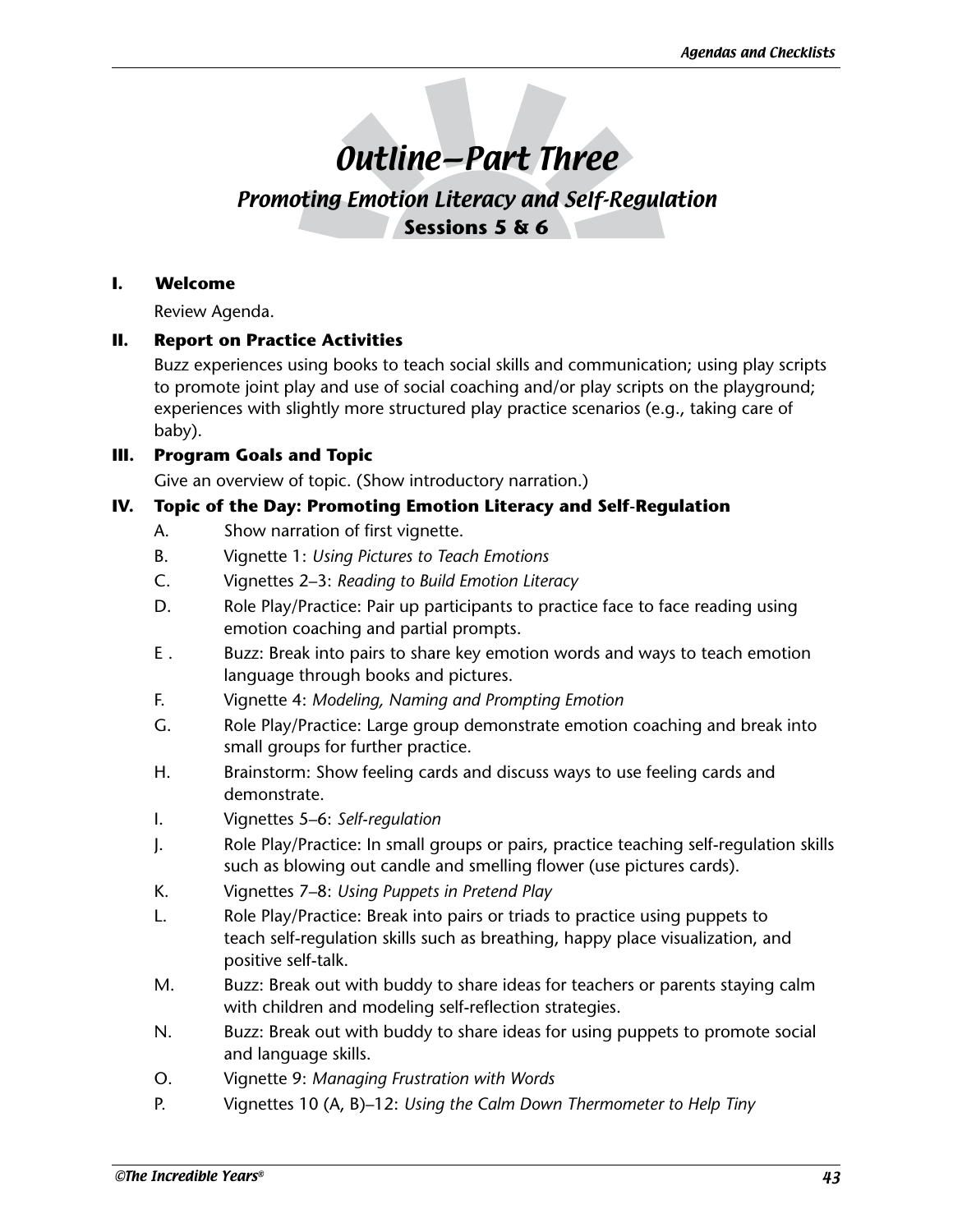- Q. Role Play/Practice: Large group demonstration of using thermometer to teach child calm down skills followed by small group practices.
- R. Vignettes 13–14
- S. Role Play/Practice: In large group demonstrate ignoring followed by teaching calm down strategy when the child is calmer.
- T. Show *Teacher and Parent Reflections* and *Series Summary*

- Emotion coaching promotes children's emotion language skills and empathy.
- Emotion language is a precursor to self-regulation.
- The "Attention Rule" the principle of paying attention to more positive than negative emotions and modeling positive expression of emotions.
- Learning how to combine emotion coaching with social coaching.
- Using feeling picture cards to promote children's understanding of feelings words and beginning empathy.
- Understanding how to use pretend play and puppets to practice self-regulation skills.
- Practicing using the Calm Down Thermometer to teach skills.
- Determining when children are receptive to learning about calm down teaching or self-regulation prompts (e.g., positive self-talk, deep breathing, happy images).
- Understanding when the ignore strategy is a better response.
- Importance of modeling self-control and calm down strategies.

#### **VI. Review Home Activities, Handouts and Set Personal Goals**

Summarize Key Points.

Spotlighting Key Tips.

Review suggested activities.

Set personal goals for using self-monitoring checklist.

#### **VII. Teacher/Parent Evaluations**

#### **VIII. Closing**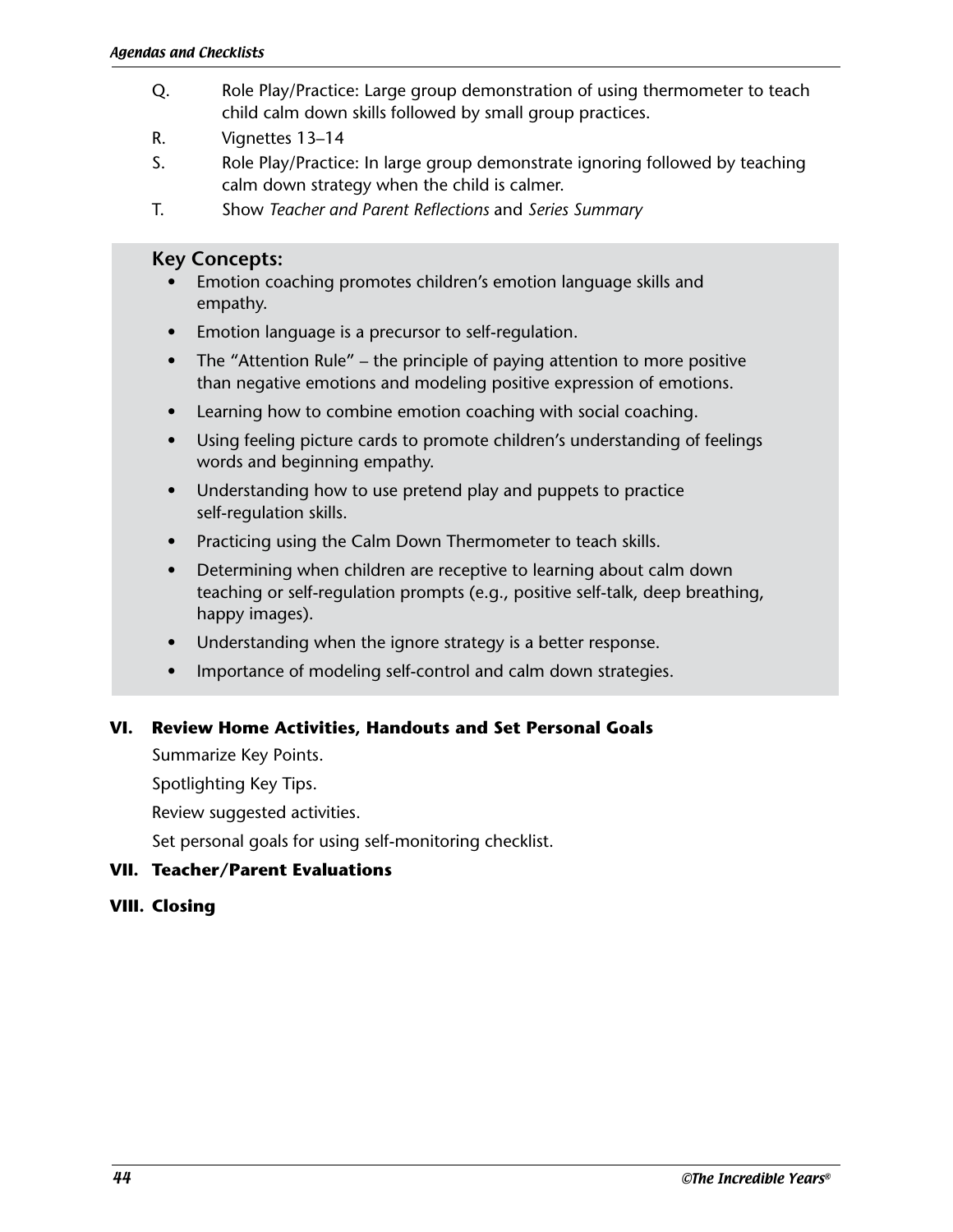

# LEADER CHECKLIST Part Three **Sessions 5 & 6**

## Topic: Promoting Emotion Literacy and Self-Regulation Vignettes: 1—14, Teacher & Parent Reflections, Summary

| SITE:                       |    |  |  |  |                              | DATE: |  |       |  |                               |  |  |  |
|-----------------------------|----|--|--|--|------------------------------|-------|--|-------|--|-------------------------------|--|--|--|
| <b>LEADER NAMES:</b> NAMES: |    |  |  |  |                              |       |  | TIME: |  |                               |  |  |  |
| <b>VIGNETTES COVERED:</b>   |    |  |  |  |                              |       |  |       |  |                               |  |  |  |
|                             |    |  |  |  |                              |       |  |       |  | Intro 1 2 3 4 5 6 7 8 9 10 11 |  |  |  |
| 13                          | 14 |  |  |  | Teacher & Parent Reflections |       |  |       |  |                               |  |  |  |

Circle vignettes shown. Vignettes with an asterisk (\*) are for those who did the IY Parent Autism Program first before this program.

| <b>DIDI</b> |                                                                                                               | <b>YES</b> | <b>NO</b>              |
|-------------|---------------------------------------------------------------------------------------------------------------|------------|------------------------|
|             | 1. Write the agenda on the board                                                                              |            |                        |
|             | 2. Review practice activities; elicit reactions & experiences<br>to social coaching                           |            |                        |
| 3.          | Role Play/Practice: reading with emotion coaching and<br>partial prompts                                      |            |                        |
|             | 4. Buzz: emotion words and picture card use                                                                   |            |                        |
|             | 5. Role play/practice: emotion coaching (large groups)                                                        |            |                        |
|             | 6. Role play/practice: social and emotion coaching (dyads/triads)<br>and using feeling picture cards          |            |                        |
| 7.          | Role play/practice: Pair practice of self regulation skills and using _______<br>picture cards                |            |                        |
|             | 8. Role play/practice: Using puppets to teach self regulation skills                                          |            |                        |
|             | 9. Role play/practice: Using Calm Down Thermometer                                                            |            |                        |
|             | 10. Discuss emotions/behaviors to ignore and when to give<br>attention to and prompt self regulation strategy |            |                        |
|             | 11. Highlight key principles from discussion                                                                  |            |                        |
|             | 12. Explain this week's practice activity, set personal goals                                                 |            |                        |
|             | 13. Evaluations                                                                                               |            |                        |
|             |                                                                                                               |            | continued on back page |